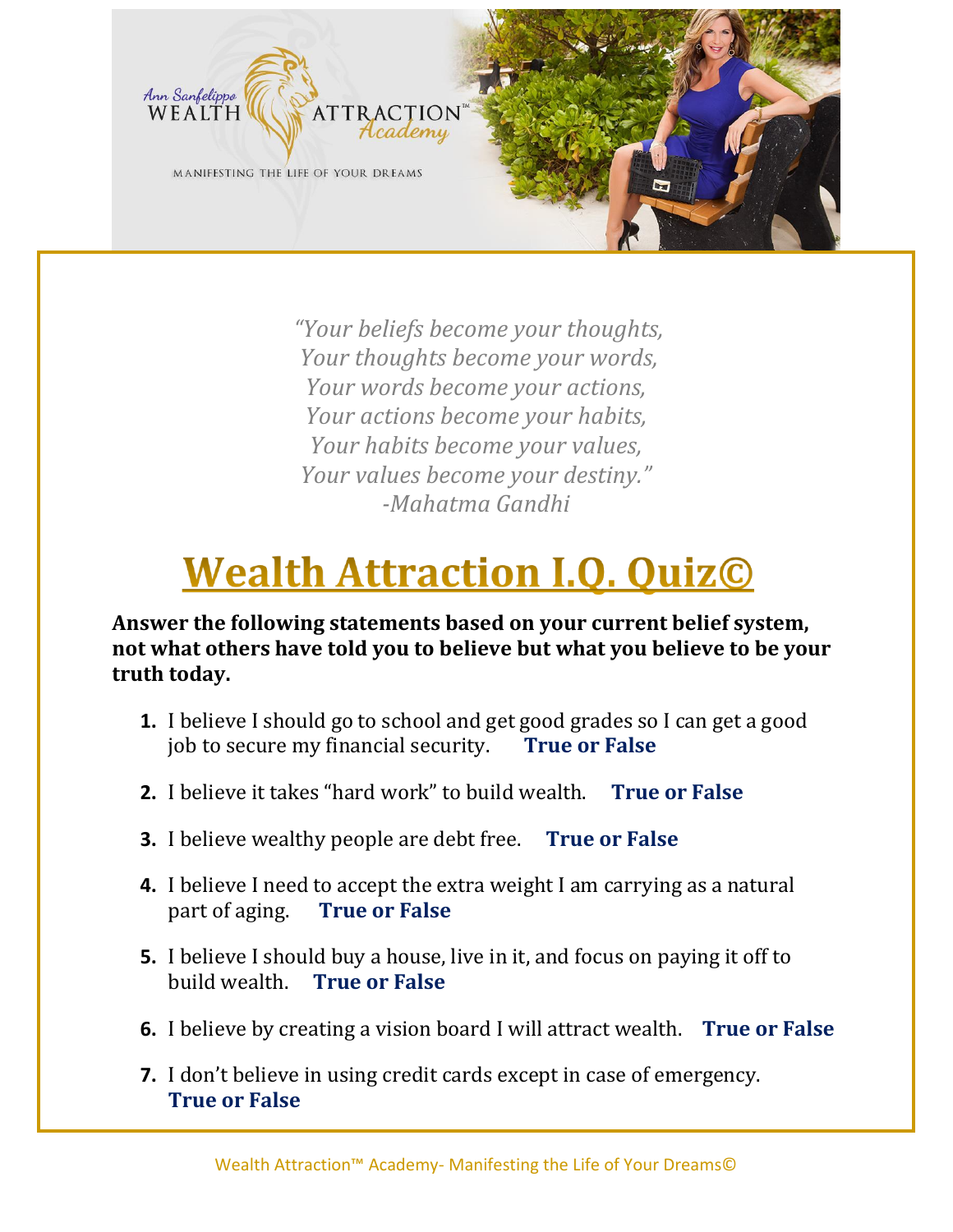- **8.** I believe there is too much risk involved in investing. **True or False**
- **9.** I believe a woman needs to marry a rich man to have wealth because "the man" is the breadwinner. **True or False**
- **10.** I believe there is too much competition in owning a business or building wealth. **True or False**

## **Wealth Attraction IQ Results:**

#### **If you answered True:**

#### **0 – 3 times**

You are on your way!! Your beliefs should be opening doors of opportunity for you to create wealth & abundance in your life. If you are not yet experiencing such, my question to you is… Are you recognizing the opportunities being presented? Or are you unsure of walking through the new doors open to you because you are comfortable with where you are? Often times we are led a certain direction but, because we are so set in believing our direction is best, we are not open to the possibility that there is even better available.

#### **4 – 7 times**

There is room for improvement!! By shifting your perception on just a couple of core beliefs you will see huge changes in your life. Be openminded. It's within your reach – stretch! You got this.

#### **8 – 10 times**

Well…we've got some serious work to do!! Life is not meant to be a struggle. It's meant to be an adventure – start living your adventure now!! What you've been doing has not been working or at best you are